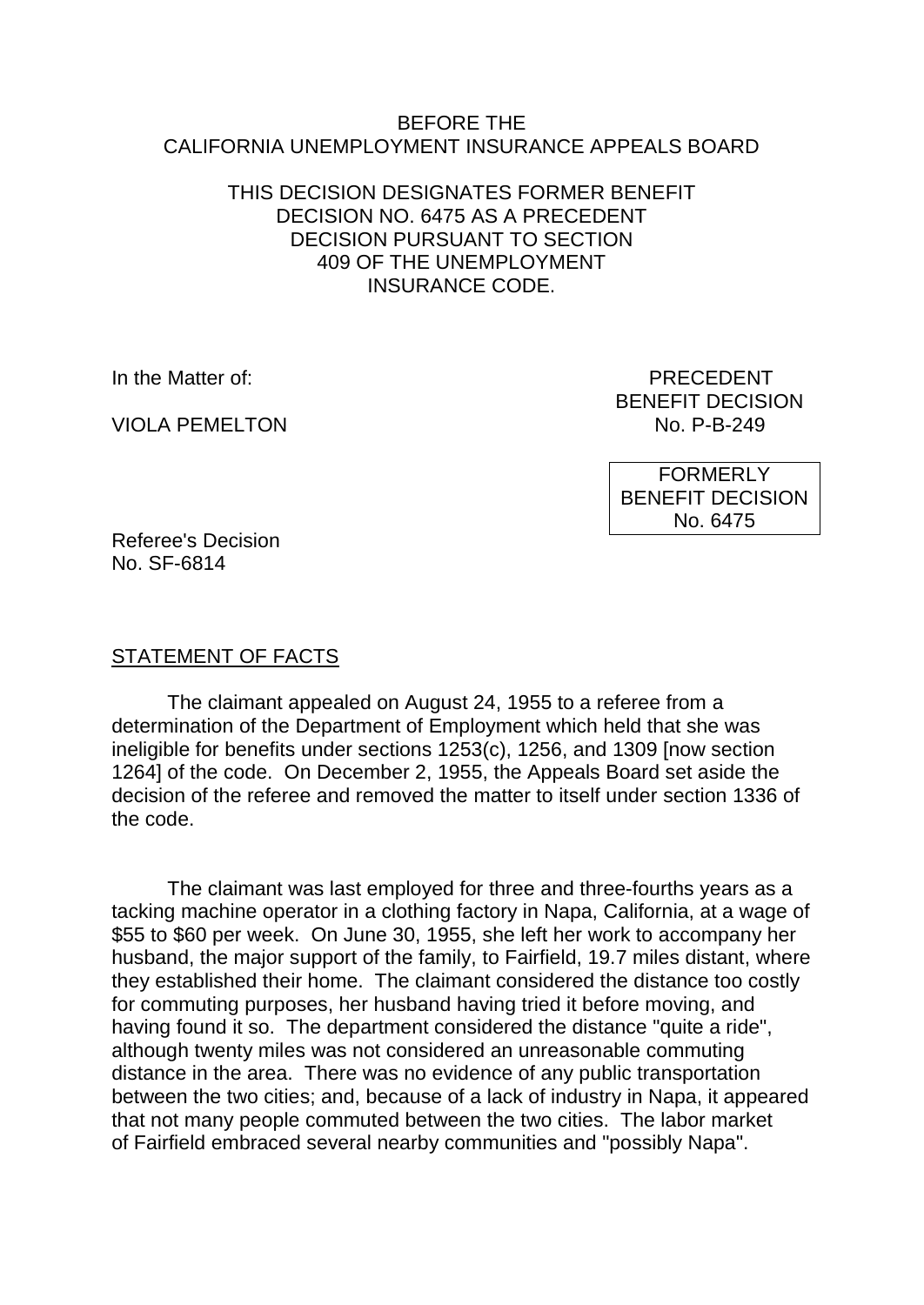The wages which the claimant could expect if she returned to her former employer in Napa was 85¢ per hour. Fairfield had a population. of approximately 12,000 and was primarily an agricultural community. The claimant had had prior experience as an orange packer but no experience in sales or clerical work. Except for one application in a craft factory, she had confined her search to sales work in a limited number of stores in Fairfield.

Effective July 24, 1955, the claimant registered for work in the Vallejo office of the Department of Employment and filed a claim for unemployment insurance benefits. On August 18, 1955, the department issued a determination which held that the claimant was ineligible for benefits indefinitely under section 1253(c) of the code because of an inadequate search for work and lack of a labor market in which she was experienced; under section 1309 of the code [now section 1264 of the code] on the ground that she had left her work because of marital or domestic duties; and under section 1256 of the code on the ground she had left her most recent work without good cause.

The issues are:

1. Did the claimant leave her work because of domestic or marital duties under section 1309 of the code [now section 1264 of the code]?

2. Did the claimant leave her work without good cause under section 1256 of the code?

3. Was the claimant unavailable for benefits because of section 1253(c) of the code?

## REASONS FOR DECISION

The claimant left her work in Napa to accompany her husband to Fairfield where he had employment, from which community she considered it impractical to drive the family car, not because of the round trip of 39.4 miles but because of the excessive cost. Before moving, the claimant's husband, who was the major support of the family, had tried commuting and found it cost too much. There was no bus transportation or car pools available.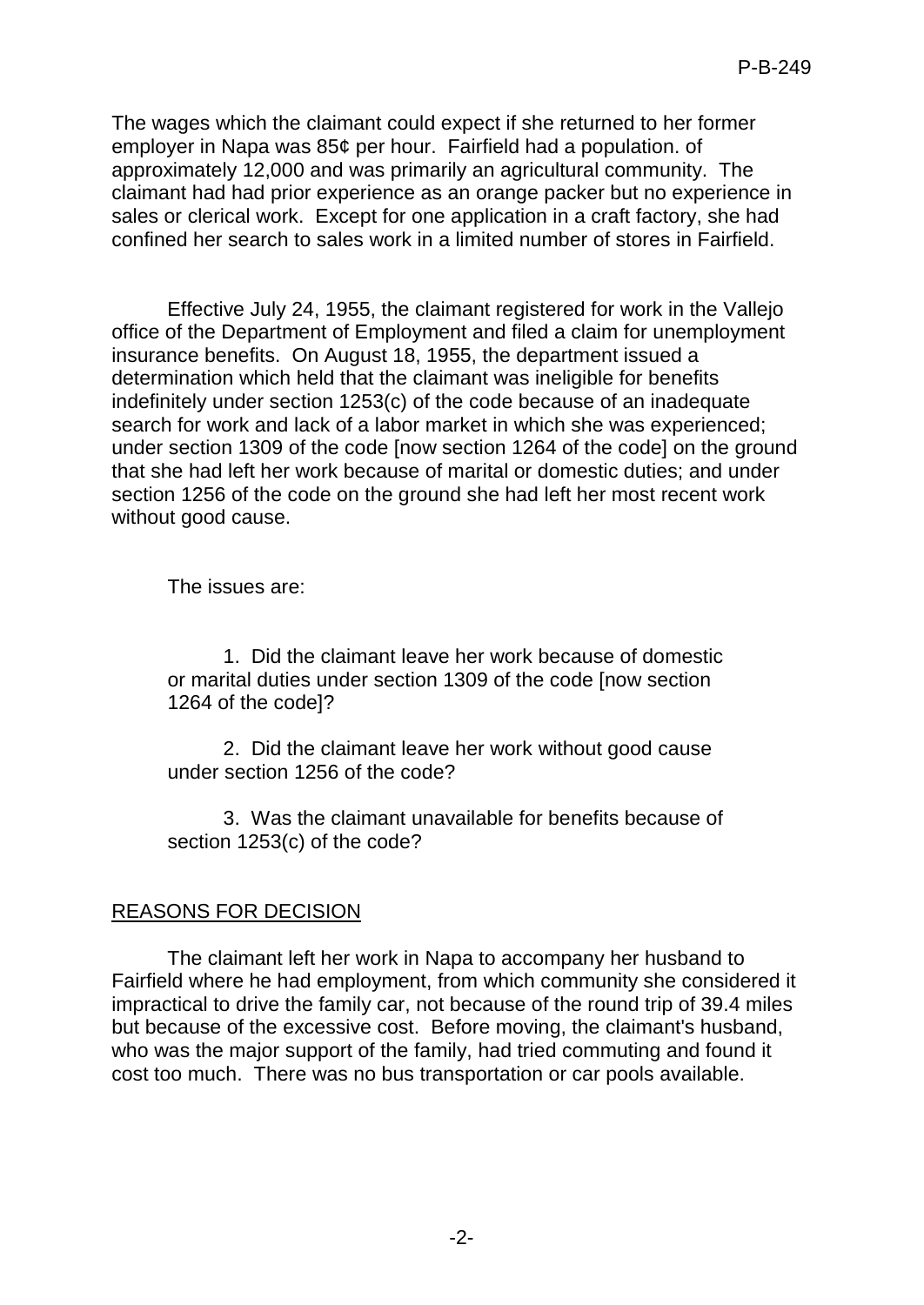Even estimating the expense of driving her car at the low figure of 5¢ per mile, it would cost almost \$2.00 per day for transportation. In our opinion, this would be excessive. Therefore, we hold that the claimant left her work with good cause under section 1256 of the code but that she comes within the ineligibility provisions of section 1309 of the code [now section 1264 of the code] since she left her work to accompany her husband to a locality from which it was impractical to commute and since her husband was the major support of the family (Benefit Decisions Nos. 6200 and 5087; Ruling Decision No. 86). This case is distinguishable from Benefit Decision No. 6261 where the claimant could reasonably have commuted to work in a car pool but preferred not to do so for domestic reasons.

Since the claimant was ineligible for benefits under section 1309 of the code [now section 1264 of the code], we need not consider her eligibility under section 1253(c) of the code (Benefit Decisions Nos. 6285 and. 6318).

### DECISION

The determination of the department is modified. The claimant is ineligible for benefits under section 1309 of the code [now section 1264 of the code] but is not subject to disqualification for benefits under section 1256 of the code. The claimant's eligibility under section 1253(c) of the code is not considered. Benefits are denied accordingly.

Sacramento, California, March 30, 1956.

### CALIFORNIA UNEMPLOYMENT INSURANCE APPEALS BOARD

MICHAEL B. KUNZ, Chairman

GLENN V. WALLS

ARNOLD L. MORSE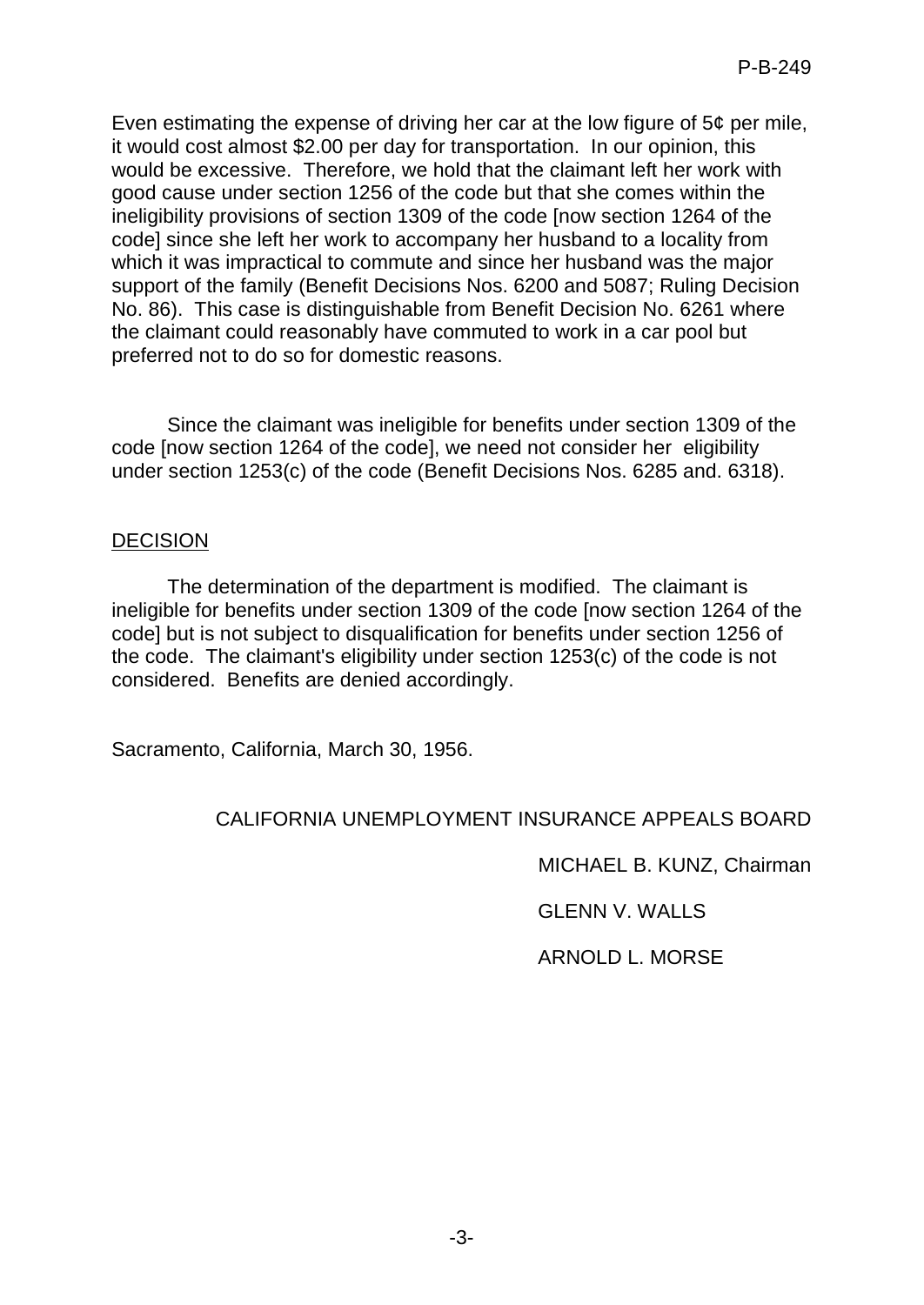Pursuant to section 409 of the Unemployment Insurance Code the above Benefit Decision No. 6475 is hereby designated as Precedent Decision No. P-B-249.

Sacramento, California, February 24, 1976.

# CALIFORNIA UNEMPLOYMENT INSURANCE APPEALS BOARD

DON BLEWETT, Chairperson

MARILYN H. GRACE

CARL A. BRITSCHGI

HARRY K. GRAFE - Concurring (Written Opinion Attached)

RICHARD H. MARRIOTT